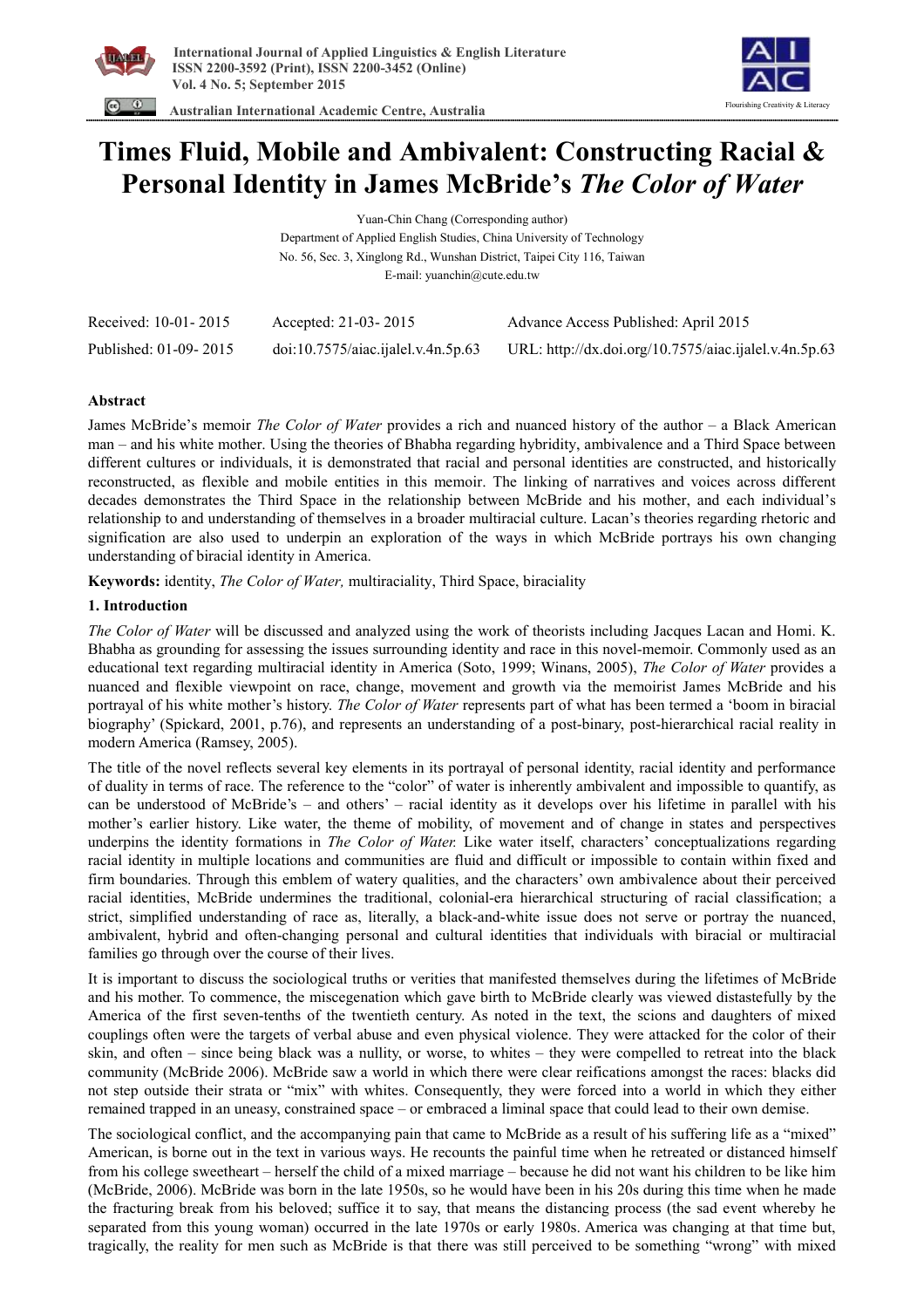#### **IJALEL 4(5):63-71, 2015** 64

offspring. As a result, he fled from a possible relationship (even matrimony) with a woman he appeared to love.

As the world changes, McBride slowly changes and matures, too. He describes the ache of his childhood when he looked into the mirror and felt uncertainty insofar as he occupied a curious liminal space. As he grew – and as America grew – this uncertainty slowly went away (McBride, 2006). We see his own psychic truth in such passages: there are bumps along the way – the fear of commitment, the running away from a relationship because of an inbred self-loathing (or fear of the self) – but, at a slow and painful pace, McBride comes to accept himself and what he is. He ceases to be afraid of the color of his skin because he learns that the larger world has ceased to be afraid of it, too. If it may be said, the most poignant passage of the book, for this reader, is when he flees from love because he cannot bear for his children to be like – to look like – him. Stuck in a liminal space, his mature and inclusive self-view still nascent, he betrays himself almost as destructively as the bigots would have betrayed and assaulted him had the chance presented itself.

McBride demonstrates and articulates his own changing racial identity; he moves from a focus only upon his African-American heritage and a sense of racial separation from his white mother, to a nuanced understanding and pride in his biracial identity. As the narrative of the memoir parallels the life experiences of his mother from the 1920s through the 1950s, mirrored with McBride's development from the 1960s through the 1990s, the changes in McBride's racial identity are clear. It can be seen that both McBride and his mother Ruth go through significant periods of eschewing self-determined White identity; as they mature, however, both develop a more relaxed and inclusive sense of their respective individual identities and experiences within the Black community. Notably, McBride's fusing of journalistic and memoirist techniques, and the temporal splicing of his own life story with that of his mother, means that the discussion and exploration of racial and personal identity in *The Color of Water* can take an exceptionally broad view of the historical roots of McBride's family history and the broader social history and currents flowing through twentiethcentury America. Performance, mobility, fluid and constant change, and a nuanced ambivalence all inform the modes of identity and identity-building evidenced throughout the memoir. Reference to Lacan's and Bhabha's theories regarding race, rhetoric and discourse will underpin this reading of *The Color of Water.* 

#### **2. Passing and Performance: the Lacanian Lens**

Jacques Lacan, a French psychoanalyst, has had a significant influence in the area of literary criticism. Broadly speaking, Lacan's theories developed via his own readings and interpretation of the theories of Sigmund Freud; Lacan's theoretical work also includes elements of structural linguistics, and surrealism (Bowie, 1993). In a parallel with the theories of Freud, Lacan was firmly committed to the development of a rhetorical underpinning in literature; Freud was equally committed to such a rhetorical underpinning in the field of psychoanalysis. Lacan posited that all human knowledge – including the field of literature – had at least some discursive elements; this can clearly be extrapolated to a reading of *The Color of Water* that interprets racial and identity-based issues as represented in somewhat discursive fashion by McBride. Furthermore, Lacan describes the human experience as being essentially split between conscious and unconscious sides; the individual has access to their own conscious mind, while their unconscious emotions and desires remain at least partially inaccessible to them (Bowie, 1993). In the context of *The Color of Water*, it can be seen that individual performativity relative to race and personal identity can be understood in terms of this split between the unconscious and conscious elements of the human mind and the human experience.

Additionally, Lacan draws on linguistic concepts in order to connect his theory of the unconscious and conscious minds with rhetorical and performative practice in literature. This element of Lacan's linguistic theory holds that a particular sound or image can be directly connected to a rhetorical, linguistic, psychological or literary concept. The words comprising a piece of literature are themselves referred to by Lacan as signifiers (Bowie, 1993). Signifiers can, according to Lacan, produce meaning via the printed word; such meaning is constructed through their connection to such a concept. Furthermore, the relationships between multiple signifiers can affect their meaning. In the context of *The Color of Water,* the title and subtitle of the book itself and the consideration of race that permeates McBride's memoir.

The narrative and rhetoric of "passing" also relates to "the color of water" as a signifier under Lacan's theory. In terms of racial identity, "passing" refers to the ability of an individual to "pass" as a member of a different racial, gender or other identity group than the one to which they themselves primarily or partly belong (Nishime, 2005). For biracial individuals, some find that they are able to variously "pass" as a member of either race – for example, light-skinned individuals of mixed white and Asian heritage may be able to pass as white or as Asian, depending on the context and their identity performance (Berzon, 1978). An individual who is "the color of water" in terms of their identity and their performance can therefore be understood to pass between different identities and different groups. In the context of McBride's memoir, such "passing" is likely to occur in one direction only for McBride himself, and for his mother. For example, although McBride's mother had converted to Christianity, she retained the ability to "pass" in the Jewish community in which she had family roots. McBride himself was able to "pass" in the Black community, but not able to pass as white among strangers. The white-supremacist rhetoric of racial "passing" meant that McBride's mixed racial heritage was – on account of physical characteristics such as skin tone and hair texture – most likely to be interpreted by strangers as Black rather than White: 'If race is biological, a matter of hair and skin, then what happens when one's physical characteristics most closely resemble those of the members of another race? Of course, if race is some unalterable essence, then how is passing possible at all? What then is that essence?' (Nishime, 2005, p.39)

The issue of "passing" is itself fraught with problems, because there may well be disconnect or difference between an individual's racial self-identification – or lack of any specific and fixed racial identity – and the race to which a majority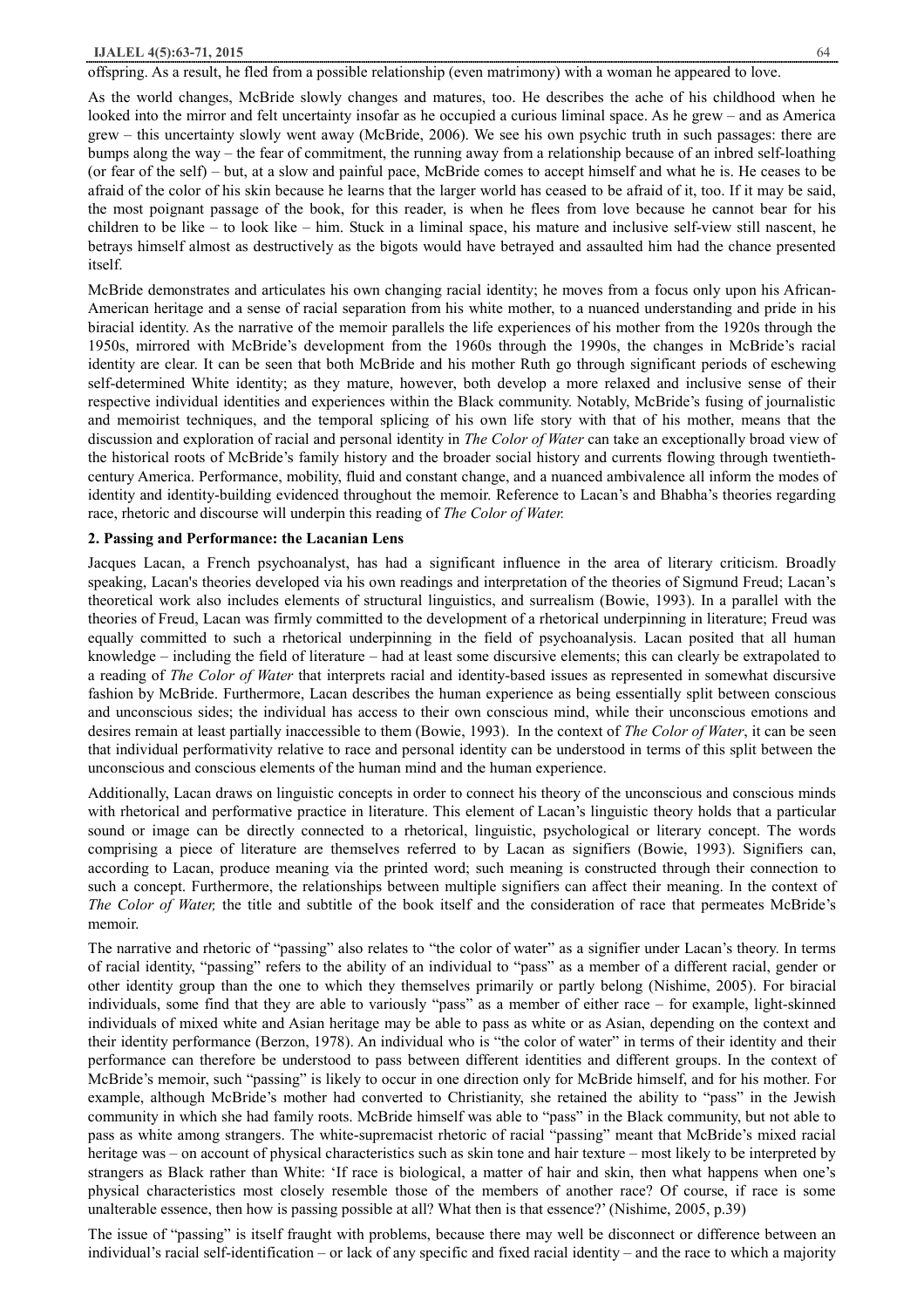#### **IJALEL 4(5):63-71, 2015** 65

of strangers would assume that individual identifies. For example, a fair-skinned biracial or multiracial person may well be able to "pass" as having a white racial identity, and therefore may enjoy white privilege. According to Telles (2004), 'the light-skinned descendants in the United States … have come to dominate their darker-skinned compatriots through discriminatory practices that derive from a racial ideology, creating what sociologists call racially stratified societies' (Telles, 2004, p.1). The very concept of passing is grounded on reinforcement of the "one-drop" approach to racial classification (Berzon, 1978). The one-drop approach reinforces a binary conceptualization of racial identity that is unlikely to serve multiracial or biracial individuals such as McBride himself.

In fact, in racial terms his mother's whiteness created difficulties for McBride as a young boy, when his older siblings and the greater Black community were drawn to Black Power concepts during the 1960s. In *The Color of Water,* Black Power is symbolized in the racecar that teenage McBride saw older boys riding. Everyone in the Red Hook neighborhood where McBride was raised was attracted to Black Power (the racecar), entranced by its speed and its sleek design. The racecar is a clear signifier of the real Black Power, and McBride's own ambivalence and fears about "passing" – physically or behaviorally -- in the Black community when his own mother was white. Sowell (1994) notes that 'race as a social concept is a powerful force uniting and dividing people' (Sowell, 1994, p.6); in the context of McBride's biography it can be seen that race unites him with his siblings and the greater community in which they live, while simultaneously dividing or distancing him from his own mother. Throughout *The Color of Water,* young McBride's fears for his mother in the context of Black Power as a movement; his white mother is a cultural and racial liability to young McBride, and he wishes that she could be transparent and colorless like water, rather than opaquely and problematically white: 'I thought it would be easier if we were just one color, black or white. I didn't want to be white. My siblings had already instilled the notion of black pride in me. I would have preferred that Mommy were black. Now, as a grown man, I feel privileged to have come from two worlds' (McBride, 2006, p.103). Once again, he grows and learns as time progresses.

Clearly, to McBride the issue of his biracial identity is problematic as a youngster. Notably, his attitude changed distinctly as he transitioned from adolescence to actualization as a grown man. As a biracial teenager in the context of Black Power and the 1960s, McBride felt resentful of his mother's race; however, his understanding of racial identity and his own biracial identity became more nuanced as he aged – in Lacan's terms, the "color of water" became more applicable as a signifier with a more flexible rhetoric and meaning that was not associated with a binary definition of race, and a status of conflict between Black and white racial groups, identities and social ideals. As a signifier "the color of water" can be taken to represent McBride's development of a more fluid and nuanced understanding of his own biracial identity – within his family, and within the wider world, he is able to navigate, flow and transition much like actual, literal water. The fluid characteristic of water becomes a rhetorical signifier regarding McBride's own fluid racial and personal identity.

### **3. Multiraciality, Biraciality and Identity**

Considering the theoretical grounding of Homi K. Bhabha in relation to McBride's writing in *The Color of Water,*  several of Bhabha's theories can be applied to the memoir. McBride's inherent ambivalence about his own biracial identity, and his white mother, can be understood in terms of Bhabha's post-colonial theory of ambivalence. Bhabha (1984) views culture itself as one of essentially oppositional dimensions and perceptions. This of course fosters a sense of duality or ambivalence when considering, as Bhabha customarily does, the experience and identity of the colonized in relation to the post-colonial society (Huddart, 2005). Bhabha (1984) argues that such ambivalence is inherent in the post-colonial condition, as each colonized individual carries a duality of identities – their own cultural, racial or ethnic identity, and the cultural identity of the colonizer. The imbalance of the power dynamic between colonizer and colonized peoples leads directly to this ambivalence on the part of the colonized person, who may feel resentment about the aspects of colonizer cultural identity that exist within their own identity and cultural experience. In the context of McBride's *The Color of Water,* such resentment and ambivalence can be seen in the aspects of racial and cultural identity experienced by McBride and his own mother. Of course, the context of *The Color of Water* is post-colonial, in that the United States is not a colonized nation. However, in terms of racial identity there is of course a parallel in that African slaves were initially brought to America by white settlers. Bhabha recognizes the traumatic nature of the colonial experience, and there is a clear parallel with the legacy of slavery in the modern United States. McBride's mother Ruth is shown to have ambivalence about her own racial identity and her whiteness: 'When I asked if she was white, she'd say, "I'm light-skinned," and change the subject' (McBride, 2006, p.xix). It can be seen that Ruth's former Jewish identity and heritage led to her exclusion from mainstream White culture and identity; further, she feels that selfidentification as white carries privilege and therefore guilt (Arminio, 2001).

Reviewing the subject matter, it is imperative that we refer to a medley of studies in order to highlight the differences between them – and how these differences can illuminate the underlying sociological pressures and fissures that defined (and continue to define) the America that McBride grew up in. For instance, there is the theory of hypogamy: this is a now antiquated and archaic theory which holds that blacks are only attractive to whites to the extent they possess some truly outstanding characteristic – great physical beauty, or uncommon educational attainment – that makes them appealing to "superior" whites. The black partners in mixed unions evidently (according to the basic contours of this theory) want to be associated with the perceived privilege and distinction of white society (Merton, 1941). This theory clearly stands in opposition to the racial ambivalence and even inchoateness that Bhabha (1984) describes in detail. What emerges from this is that, just as American theoretical paradigms gradually shifted away from rigid typologies towards something better, so too does McBride move away from an unhappy and uncertain self-identity (rooted in the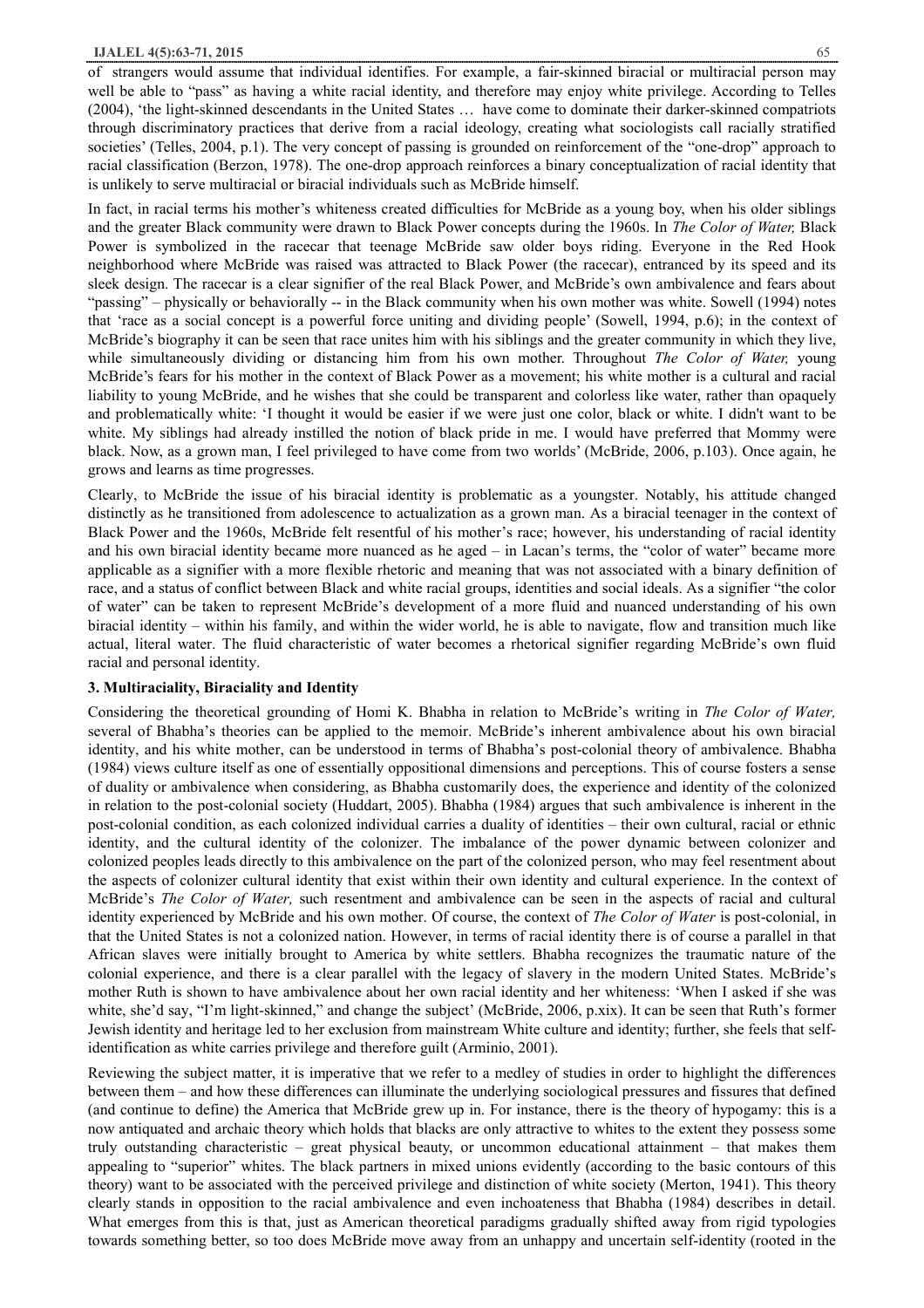sense that he is not what he is supposed to be) towards an inclusive, multiracial one.

Further, in McBride's biracial family it can be seen that there exists significant ambivalence regarding Americanization – Ruth appears to have quite comprehensively left behind her Orthodox Jewish family of origin, and they mourned her marriage to a Black American man. However, in the context of the United States, Ruth tells with ambivalence of the Americanization of her birth family and also her children; she indicates that her aunts – became increasingly materialistic with their time in the U.S.: 'Mameh's sisters were more about money than anything else, and any hurts that popped up along the way, they just swept them under the rug. They were all trying hard to be American, you know, not knowing what to keep and what to leave behind. But you know what happens when you do that. If you throw water on the floor it will always find a hole, believe me' (McBride, 2006, p.135). Ruth notes that her aunts' wealth-centric views on life are likely a result of their immigration and acclimatization to the materialist society in twentieth-century America. The process of acculturation as an immigrant can be seen as another way in which McBride articulates ambivalence as categorized by Bhabha. Ruth's quotation about water on the floor always finding a hole can be seen as an emblem of impermanence and transience in life; this is linked to an ambivalent immigrant experience in *The Color of Water*, and it relates to personal identity in the past, the present and the future. Inherently, McBride shows the tensions that arise in such ambivalence relative to the temporally-shifting personal identity in a cultural context.

Naming demonstrates the tension between the past and the present as an element of ethnic, religious and individual identity. McBride's mother has been through multiple complete changes of name, and to a degree each name change indicates a shift in her identity and experience. Ruth's original name was Ruchel Dwajra Zylska; this was Americanized to Rachel Deborah Shilsky when her family emigrated from Poland to the United States. Noting that her Jewish identity precluded her from being considered truly or fully "white", Ruth notes that she went to 'the white school' rather than the Jewish school (McBride, 2006, p.80). Ridiculed for her religious background, Ruth changed her name further in an attempt at assimilation: 'the white kids hated Jews in my school…. I couldn't stand being ridiculed. I even changed my name to try to fit in more. My real name was Rachel, which in Yiddish is Ruckla, which is what my parents called me – but I used the name Ruth around white folk, because it didn't sound so Jewish, though it never stopped the other kids from teasing me' (McBride, 2006, p.80). Upon her two marriages, Rachel changed her first and family names, as she was cast out by her family of origin for marrying a Black man in the segregated American South. Ruth's name changes represent the different stages of her life as a daughter, wife and mother; they represent her development over time while ambivalently attempting to reconcile the past with the present, her roots and her future. More broadly -- and relevant to considerations of personal identity, racial identity and a state of movement or of change – Kai (2014) indicates that the act of naming oneself or another person is highly ritualized, 'convey[ing] a power over things. It is an exercise of power because those who name also control' (Kai, 2014, p.1063). Ruth's name changes have varying degrees of self-control and external control; her original Polish name was modified by her father when the family moved to the United States; her subsequent name changes were related to Ruth's own new family as she married twice and had a total of 12 children. The names of the men Ruth married were Euro-centric and derived from white Europeans; yet in the context of multiracial and post-emancipation America, Ruth's taking of these names was a way to determine her own identity within multi-racial communities and within her own biracial family. According to Kai (2014), the act of naming oneself or another is particularly important among immigrants, women and minority populations – Ruth's life experience as a white immigrant woman living in communities of color has placed her in these demographic groups among which naming choices are significant and potent. Renaming oneself has been a way to reclaim power, and to determine one's own identity (Kai, 2014). Ruth's renaming has served to distance her from her Orthodox Jewish roots, from her Polishlanguage upbringing, and from her white family of origin. In escaping the control of her patriarchal and abusive father, Ruth has discarded her father's family name in a way similar to that in which African-American slaves commonly discarded the names of their former masters as a way of creating a new and independent identity (Kai, 2014, p.1063).

Ruth, and to an extent McBride, also represents Bhabha's concept of hybridity in identity. Bhabha indicates that multiculturalism – and by extension multi-raciality – leads to the development of novel cultural trends and norms. Bhabha (1984) uses his hybridization theory to depict colonialism as a dynamic force that affects the culture of a region or people long after the colonial period itself. Cross-cultural relationships and exchange are therefore constantly shifting and fluid in their development. McBride's own biracial identity can be understood as an iteration of such hybridity in personal identity; the temporal process of writing the memoir *The Color of Water* seems to be a process of hybridization in McBride's own character and his self-understanding:

I felt like a Tinkertoy kid building my own self out of one of those toy building sets; for as she laid her life before me, I reassembled the tableau of her words like a picture puzzle, and as I did, so my own life was rebuilt (McBride, 2006, p.270).

In terms of Bhabha's theories, this depiction of the writing process and change indicates a duality between McBride's preconceived notions regarding writing the memoir and his actual lived, fluid experience of writing the memoir. The book itself is a hybrid of personal memoir and journalistic, subjective research and reporting; McBride has a professional background in journalism and inherently brings this investigative, somewhat dispassionate approach to researching the history of his mother and his family. However, the subject matter is too deeply personalized for McBride to remain entirely in the mode of a journalist; in researching his mother's identity and life experience he is naturally drawn to reflect upon, and develop, his own personal identity and the ways in which his present experience is related to his mother's past. In this aspect, hybridity and ambivalence are tied together in the multiracial or post-colonial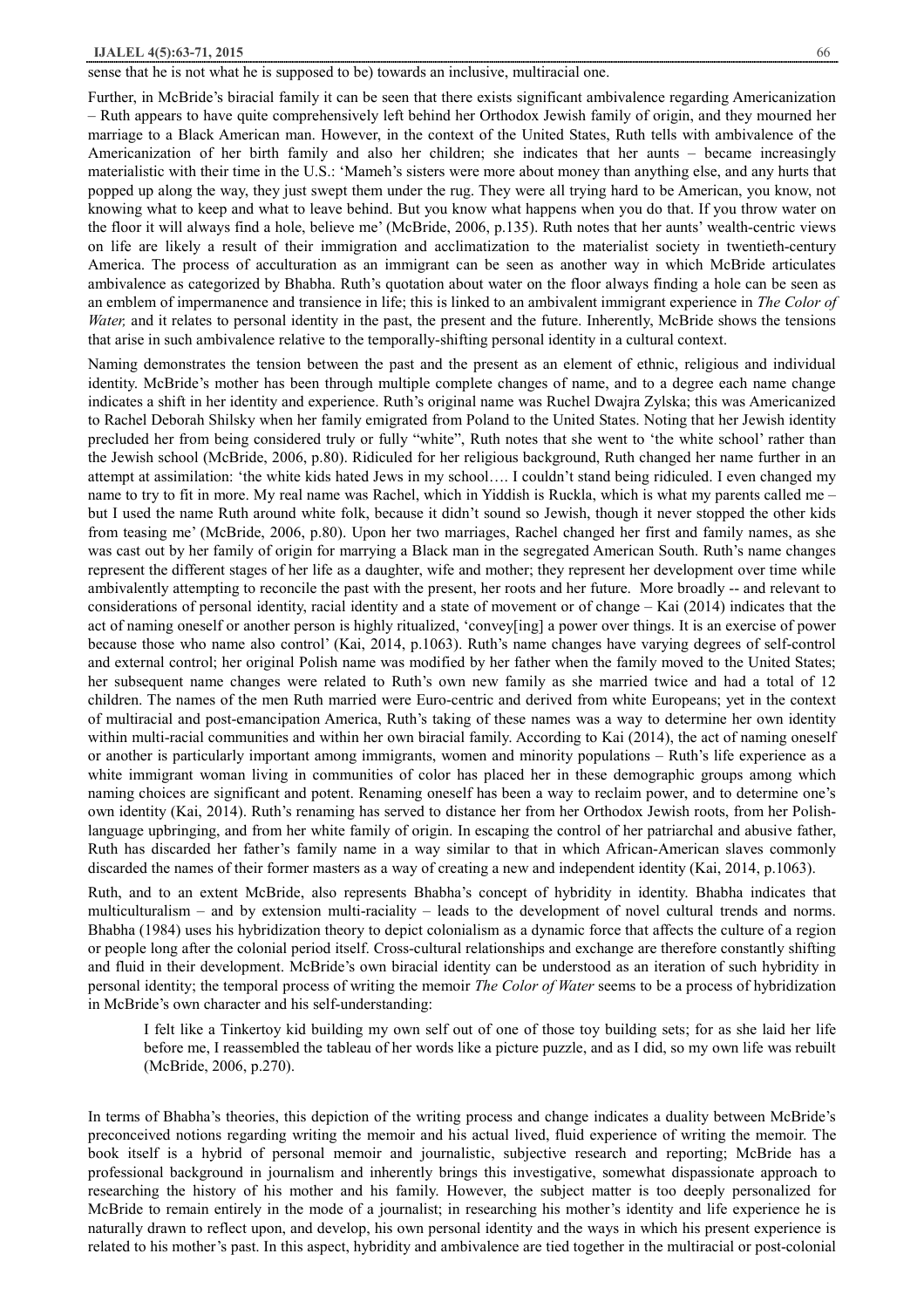experience as discussed by Bhabha (1984); the connections between the past and the future, and the mysteriousness of the past, are relevant to both of these theories of identity and behavior. Ruth McBride Jordan is shown -- through her changes of name, identity and the time-span of her life as documented by her son – to be a woman in a constant state of adaptation, actualization and negotiation between past and present, Black and white racial identities, and hybrid cultural, religious and social identities.

Bhabha (1984) eschews the broad concept of cultural "diversity", basing his theory instead on a concept of cultural "difference". In Bhabha's view, this linguistic difference represents a distinction between the existing knowledge of a historical culture which then becomes diverse, and the potentially tense or problematic meeting of two or more cultures. In this aspect, cultural difference instead of cultural diversity is an appropriate lens through which to view biracial or multiracial society and individual identity or behavior – as demonstrated by McBride in his portrayal of his mother and his own development, the ambivalence and hybridity of their respective identities is a true, problematic hybridization rather than a simple "addition" of one racial identity to another historically-established identity and practice. Bhabha (1984) detects a cultural supremacy in the concept of cultural diversity instead of cultural difference; in this aspect it can be considered analogous to the supremacist ways in which race is codified and discussed in the modern United States. Understanding difference rather than diversity represents a way in which racial identity can be separated from simplistic and divisive signifiers such as skin tone and other physical characteristics. Colonial-era discourse (Bhabha, 1984) functions on a concept of fixed and delineated categories, races or cultures that can exist separately in a state of diversity within a particular geographical region; stereotyping itself is based in such conceptualization of the fixed nature of racial characteristics and factors. However, Bhabha's theory of cultural difference allows for a more fluid understanding of racial and cultural identities, and – like McBride's memoir in *The Color of Water –* affords the possibility of fluid, changing, hybrid or seemingly contradictory identities to exist within a single lifetime, a single person, or a single place in time. Bhabha (1984) and McBride alike capture the fluidity of cultural and racial identity in individuals and groups; this is an underpinning of Bhabha's hybridity theory and McBride's memoir narrative concerning his mother. The difficulties of McBride's growing up in the Black Power era with a white mother can be seen as a representation of the problematic nature of "fixed" thinking regarding culture and race; both Bhabha and McBride move towards a more nuanced and dynamic iteration of what racial identity and cultural identity mean over the course of consecutive decades. McBride's earlier assertion that 'I thought it would be easier if we were just one color, black or white' (McBride, 2006, p.103) represents this fixed, binary thinking about race; however, McBride develops a more nuanced and fluid understanding of his own biracial identity and that of his family and broader culture. The emblem of water, used throughout *The Color of Water* with multi-faceted meanings, also sums up this idea of hybridity or duality. Water is fluid and mobile, like the passage of time itself; water can move from one place to another without losing its own characteristics. Furthermore, the ability of water to absorb or dilute another substance or liquid means that it can be seen as a symbol of binding multiple substances together. In this aspect, water can be seen as a common binding agent in a culture of difference as envisioned by Bhabha (1984).

Connected to this idea of hybridity and fluidity is Bhabha's (1990) theory of the Third Space. The Third Space is based in ambiguity, and Bhabha (1990) locates this theoretical space at the intersection of two or more cultures or individual people. According to Bhabha, the Third Space provides an alternative to understanding historical and cultural identities as inherently and historically unified. The Third Space allows for a conceptualization or understanding of identity as not being rooted in a single past point of origin or a singular cultural tradition. An understanding of the Third Space is inherently ambiguous as a mode of discourse, as it acknowledges the undefinable boundaries and blurred edges of cultures or individuals in interaction with one another as time passes and their interrelationship changes. Bhabha's Third Space is a less hierarchical system than the traditional viewpoint of cultures or races as distinct from one another; of course, this idea of hierarchical cultural structure is one of the major problems Bhabha and others see with the colonial era and its legacy. Bhabha's Third Space allows for reappropriation of the past, and reinterpretation of the meaning of past and present developments. This is absolutely what McBride undertakes in his memoir of his mother, himself, and his biracial identity in the modern United States. In this alignment with Bhabha's theories of hybridity, ambivalence, temporality and the Third Space, McBride also finds theoretical commonality with the deconstructionist thinking of Derrida, Lacan's psychoanalysis as it relates to literary work, and the shared idea between Lacan and Foucault that literature is inherently discursive or rhetorical to at least some degree.

Before moving onwards, there is another theory – Blau's theory of social structure – which must be noted as an antidote to previous theories, such as Merton's theory of hypogamy. Chiefly, this theory notes that diminished residential segregation and diminished socio-economic differentiation leads to greater positive associations between and amongst blacks and whites. Furthermore, communities that feature greater instances (more frequent manifestations) of intermarriage tend to be relieved of the excessive interracial violence that defines other communities where such intermingling is less common (South & Messner, 1986). This theory suggests more fluidity and mobility in socioeconomic relationships between blacks and whites than does Merton's theory of hypogamy. There is a sense that the liminal space can be crossed and that socio-economic barriers can be lowered or (in the most salutary instances) removed outright. Applying what has been discussed above, whites are not automatically superior (in an institutional, racial or economic sense) than blacks. Again, this insight segues into a larger discussion about hybridity and fluidity as described by Bhabha. People can "mix" (for want of a better term) and ambiguity can (while obviously posing challenges) become its own vigorous strength.

Racial and personal identity in *The Color of Water* is inexorably linked to the concept of multiraciality. As can be seen from a survey of recent literature, the very concept of multiraciality is somewhat fraught, disputed and subject to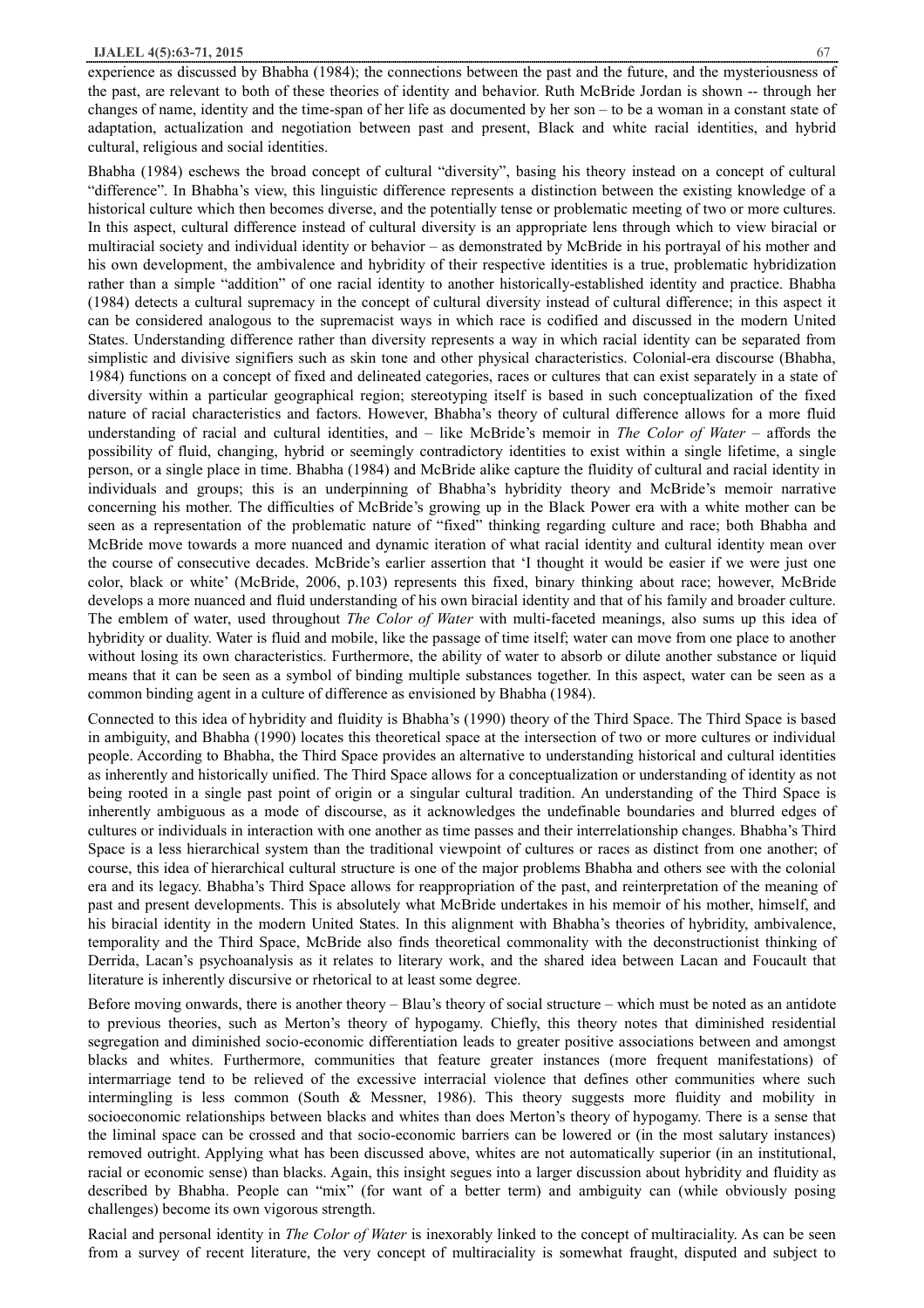multiple interpretations according to time, place and individual perspective. Hernandez indicates that some individuals advocated for the inclusion of a multiracial category in the Census, arguing that forcing individuals to choose one of several mutually-exclusive racial categories was unfair and disrespectful: 'In the absence of a legal right to demand a multiracial category, the multiracial movement might consider not responding to the race question at all, in order to pressure the federal government to modify its classification method' (Hernandez, 1997, p.38). According to Rockquemore (1998), the subsequent introduction of a multi-racial category to the 2000 U.S. Census was controversial due to its assumption that 'persons of mixed-race parentage identify as "biracial" or "mixed" and will continue to do so if given the opportunity on government documents' (Rockquemore, 1998, p.197). As demonstrated by McBride in *The Color of Water,* his identification was variously as Black then as biracial. McBride notes that his older siblings instilled in him a sense of Black pride; there was no correlating sense of "biracial pride". Furthermore, the historical practice of separating Black and White racial classifications as binary definitions – and the so-called "one-drop" rule, which holds that a person with one-drop of non-White blood is not white (Roth, 2005) – meant that McBride was not alone in identifying as Black before identifying as biracial. Telles (2004) indicates that 'the vast majority of persons in the United States with any African origin are categorized as black' (Telles, 2004, p.1). Furthermore, the "biracial" category carries an element of inherent rhetoric, recalling Lacan's theory, insofar as it implies that each of the individual's parents belong to only one racial category or background. Rockquemore (1998) indicates that individuals with biracial or multiracial backgrounds have very little common ground in terms of interpreting their own racial identities. Racial identity for this group is a broad spectrum, and there are 'multiple ways individuals understand and respond to their biracialness' (Rockquemore, 1998, p.197). It is interesting that Rockquemore (1998) indicates social networks are important in determining how an individual with biracial or multi-racial heritage defines and experiences their own racial identity as a lived experience. In the context of McBride's memoir, it is made clear that in the context of his mother's early life in the United States, her biracial children are considered Black, not white.

In considering the challenges of navigating a biracial or multiracial identity in the modern U.S., it is worth examining the history of race-based ideologies and classifications. The United States has a multiracial society today largely because of the history of slavery, when Africans were brought to America by European colonizers (Kwan & Speirs, 2004). Over the course of history since the era of slavery, racial identity, race-based power and the degree of racial democracy have all been constantly-changing and controversial aspects of life in North and South America alike (Bailey, 2009; Daniel, 2010; Skidmore, 1992). An ideology of assimilation has been used as a means of denying white privilege and denying the presence of any race-based problems in post-slavery societies. Assimilationism can be understood as grounded in what Bhabha calls "cultural diversity", a more rigid and hierarchical approach to understanding race than the "cultural difference" understanding that is more in line with McBride's portrayal and understanding of his own family background. Throughout McBride's book, societal-level problems relating to race are exposed and discussed. To give one example, Ruth's father ("Tateh") is portrayed as a racist and abusive man; having failed to secure work in America as a rabbi, Tateh opened a store in a predominantly Black area of Suffolk, VA.

#### **4. Race, Identity and History**

Daniel (2010, p.9) indicates that even the concept of race as a system of distinct categories is relatively modern. Until the early 1700s, when European powers began competing with one another in Africa, America and Asia, there was little to no use of race-based ideologies in justifying or structuring national expansionism, conquest and the global slave trade (Daniel,. 2010). It was only once 'Spain, Portugal, Italy, France, Germany, Holland, Denmark and England' (Daniel, 2010, p.9) began to compete in the same territories that race-based ideologies began to be utilized. A hierarchical definition of, and conceptualization of, race and racial categories was used by European powers seeking to justify 'both the conquest and a unique form of slavery' (Daniel, 2010, p.9). According to Daniel (2010; 2013), there was also a religious aspect to this hierarchical understanding of racial categories, groups and identities; namely, 'Christian Europe viewed itself as morally superior to the darker-skinned infidels of the Afro-Eurasian world' (Daniel, 2010, p.14). During the colonial era there was an indubitable prevalence of hierarchical structures according to religion, social elements and racial factors. In *The Color of Water,* it can be seen that religion is a unifying point between McBride and his mother, as both believe in a Christian God and find strength and shared experience in their religious faith. However, religion is another area in which McBride's mother Ruth has undergone a shift in identity, performance and practice over the course of her life – she was raised in the Orthodox Jewish tradition which she later abandoned. Although the modern United States theoretically practices the separation of church and state, there is still a stratified and hierarchical ideology relating to both race and religion in many areas. In the Virginia and the Red Hook, New York that McBride writes about in *The Color of Water,* it can be seen that the stratified system of racial classification established during the colonial and slavery eras, persisted – along with ideological Euro-centrism – and served to undermine the ideal of the modern United States as a racial democracy. A Euro-centric ideology informed the way race is conceptualized and considered in colonial and post-abolition America. Under the Euro-centric paradigm, Daniel (2010) indicates that 'blackness and whiteness represent the negative and positive designations, respectively, in a dichotomous hierarchy premised on the "law of the excluded middle" and grounded in African and European racial and cultural differences' (Daniel, 2010, p.27). However, in the modern United States, this "excluded middle" of individuals who fit into neither of the historically-understood binary racial categories represents a significant proportion of the overall population (Hernandez, 1997). At the time of writing, the United States is clearly a multiracial society (Dalmage, 2004; Zack, 2004). However, the racial segregation that took place in the United States was based on a Euro-centric and binary categorization of race in the categories of black or white (or alternatively, white/nonwhite). Furthermore, Butler's theories of performativity can be used to understand the characters in *The Color of Water,* and their respective journeys toward creation of distinct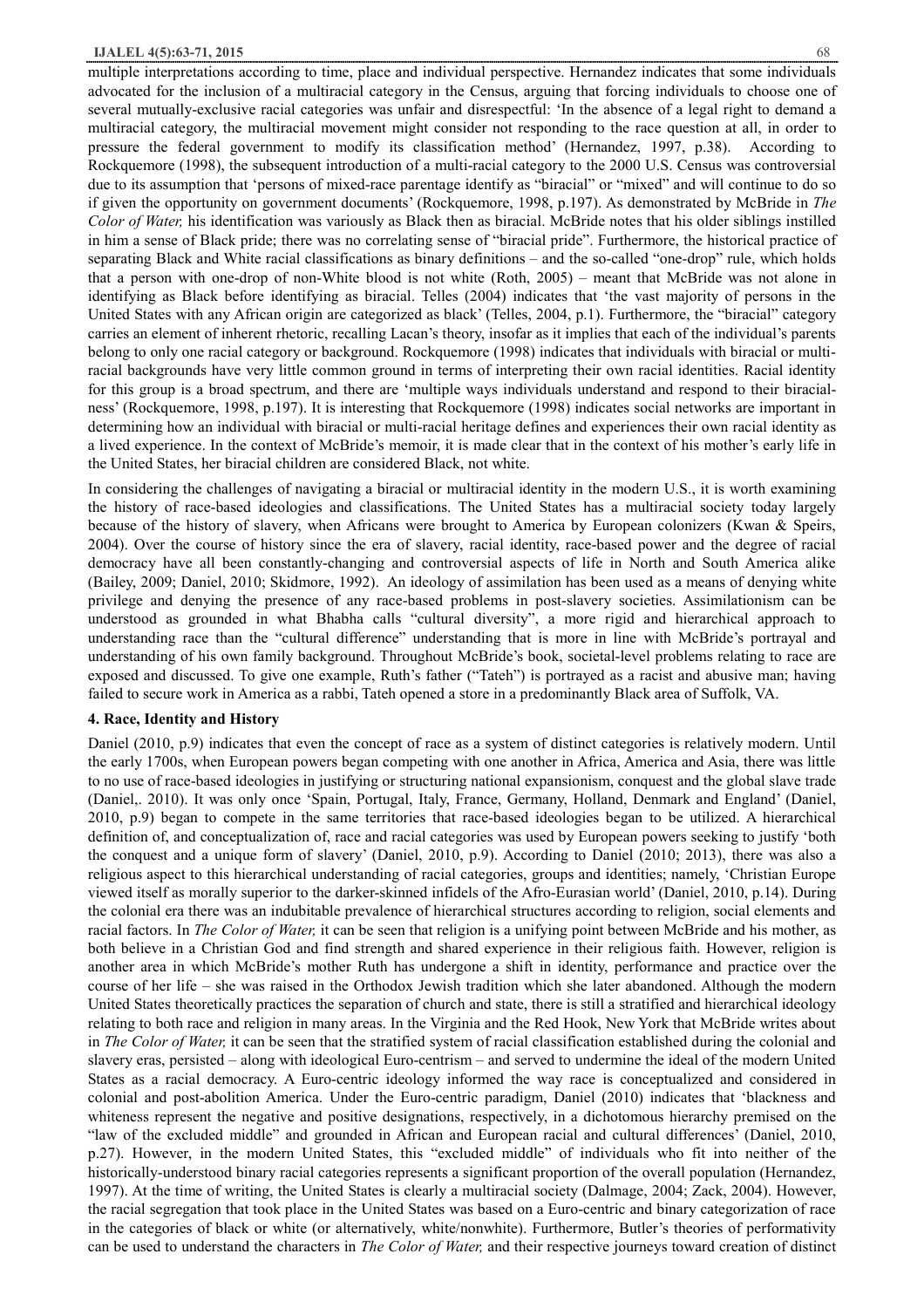personal and racial identities in the modern United States. McBride can be seen, variably, to perform whiteness through various behaviors and actions. Just as Butler sees gender as a rehearsed performance rather than a selection of fixed biological categories (Butler 1997), race can also be viewed as a performance rather than an inflexible division based on genetics.

Hollinger (2003) gives perspective on the context in which McBride's mother came of age in the United States, and specifically in the Southern state of Virginia. *The Color of Water* focuses on Ruth's life from the 1920s through the 1950s; James McBride's life as retold in the book is presented in tandem with his mother's experiences from the 1960s through the 1990s. As late as 1958, according to Hollinger, the state of Virginia had a miscegenation statute that outlawed inter-racial marriage. Hollinger (2003) presents the case study of a young couple who had married in the District of Columbia but were then arrested on felony miscegenation charges at home in Virginia. The couple was 'found guilty of violating the statute's prohibition on marrying out of state with the intent of circumventing Virginia law' (Hollinger, 2003, p.1). This was the context of legal and enforced racial segregation in which Ruth found herself pregnant in an unmarried inter-racial relationship and terrified of the consequences for James's father. In *The Color of Water,* Ruth relays the strict racial segregation of Suffolk, Virginia at the time she lived there: 'Suffolk was a one-horse town back then, one big Main street, a couple of movie theaters – one for black folks, one for white folks – a few stores, a few farms nearby, and a set of railroad tracks that divided the black and white sections of town' (McBride, 2006, p.39). Later, when the family lives in Red Hook within New York City – and later in the narrative, during his teenage years, in Wilmington, DE -- McBride sees similar divisions and borders between communities of different descent or heritage; while the miscegenation laws are no longer applied, informal segregation and separation continue. The question of racial segregation or integration is particularly acute in the modern United States, as 'Americans have mixed in certain ways and not others, and they have talked about it in certain ways and not others' (Hollinger, 2003, p.2).

By looking to Ruth's past as early as the 1920s, McBride uncovers common threads and developments that reach to his adult life in the latter part of the twentieth century. In keeping with Bhabha's theories of hybridity and a culture of difference rather than one of diversity, McBride continually returns to the theme of time's passing. This relates to the tension between the past and the present in the interwoven story of McBride's and Ruth's lives over the span of multiple decades. Both individuals are shown to be broadly respectful of their own early lives, and their pasts, while seeking reconciliation, hybridity and compromise in their current and adult identities and belief systems. Ruth has a need to reconcile her early experiences as a new immigrant of Orthodox Jewish faith, and her adult status as a Christian mother of 12 Black children. It appears that Ruth largely rejects her family of origin, who cast her out on account of her association with Black people. McBride's own negotiation and compromise with his past also involves an increasing hybridity of cultural and personal beliefs and identity; early in his life the civil-rights movement had led McBride to emphasize his Black heritage rather than considering himself biracial and influenced also by his white mother.

The American Northeast of the 1960s through 1990s is not shown by McBride to be a post-segregation haven of racial harmony. Throughout the time period examined by *The Color of Water,* it can be seen that characters and groups are routinely and thoroughly excluded from the dominant cultural, racial or religious group on account of their differences. Early in the narrative, Ruth is ostracized and openly ridiculed as a result of her Jewish faith in the context of the American South. Ruth's father, like others in the Northern communities where McBride grew up, engages in racist stereotyping and exclusion of Black people; McBride himself initially seeks to exclude himself from the biracial or white demographics by leaning towards and favoring his Black heritage and identity. Over the course of the memoir, both Ruth and McBride are seen to become more mature in their understanding of identity and exclusion; each grows towards an understanding of what Bhabha terms hybridity, ambivalence and the cultural Third Space between two or more identity groups. In such a Third Space, individual self-definition and a degree of personal freedom are possible – Ruth's narrative serves as an example of such relative freedom flowing from her decisions and her understanding of her own identity. Ruth's work ethic is impressive, and this is passed to her children who all find maturity, professional identity and a degree of independence via education and their mother's work ethic. In some ways, the professional identities developed by McBride and his siblings represent forms of personal actualization that transcend or hybridize individual racial identity.

#### **5. Discussion and Conclusions**

The way in which McBride manipulates the temporal narrative in *The Color of Water* is effective in delineating such a hybridity or Third Space between his life experience and that of his mother; McBride's memoir and memories are interwoven with those of his mother. The net effect is that the reader can compare McBride's experiences at a certain life stage or age alongside those of his mother at a similar age or stage. Both are portrayed during young adulthood as a particularly crucial time for the development of self-directed, hybrid identity in Southern and Northern contexts. Ruth is shown to broadly reject her early roots – her family of origin, her original Orthodox Judaism, and the American South itself. Hobson (1999) discusses the concept of a racial "conversion" in terms of self-identity in the context of the historical American South. Ramsey (2005) indicates: 'the South is not so much a place as an amorphous cultural space where history yields to symbolic simulations that have no stable correspondence to reality' (Ramsey, 2005, p.119). Ambivalence and shifting realities – and individual negotiation with or escape from those realities – underpin McBride's portrayal of the American South via his mother's life history. Discussing the racial tension in 1920s and 1930s Virginia, Ruth said that under surface-level calm there was something like a bomb waiting to go off (McBride, 2006). Ruth loathed the racism and segregation of the South, and her disgust with the South meant she barely set foot in the region after moving North with her family.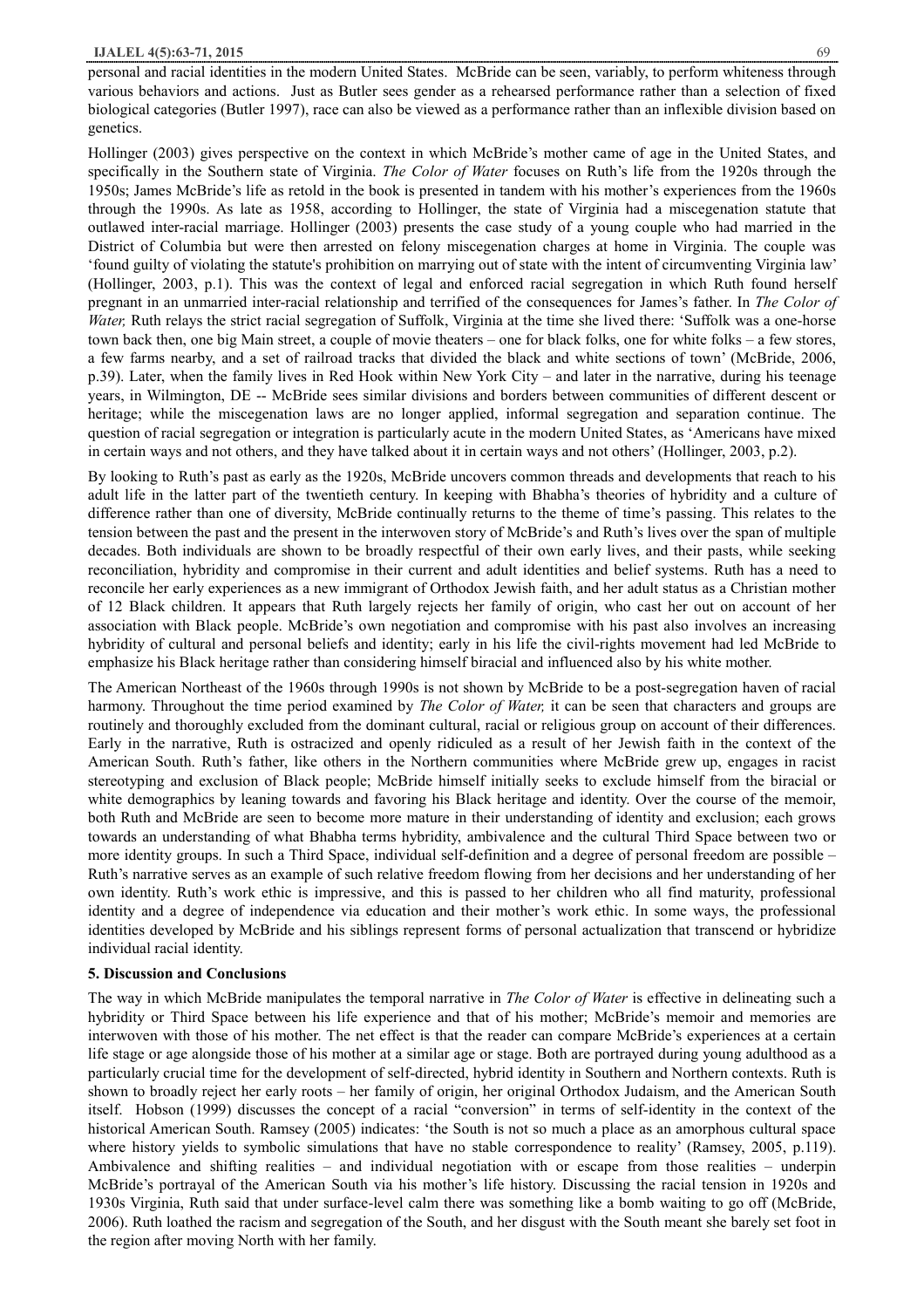Family history, and the mysteriousness of Ruth's family background, recurs as narrative motifs throughout *The Color of Water.* Secrecy returns as an emblem throughout Ruth's life, and this has a clear effect upon her own family that includes McBride. It is the journalistic process of researching and writing the book that brings McBride to a greater understanding of his mother's mysterious early life, and her reasons for keeping secrets over the course of her lifetime. Sadly, one of the earliest secrets that Ruth had to keep was being seriously sexually abused by her father throughout childhood. This family secret, a reason for Ruth's general reluctance to speak about her family of origin with her own children, was uncovered during the memoir-writing process and goes some way towards explaining the fracturing of Ruth's birth family and the fact that several members of the family simply do not maintain relationships with one another as adults. These past secrets undoubtedly explain Ruth's self-sufficient and independent identity as an adult. Further, Ruth's first pregnancy, with her black boyfriend Peter in the segregated South, had to be kept secret because of the physical danger to them both should their relationship be known. Following complete alienation and separation from her family of origin, Ruth found some solidarity in the Northern Black communities where she lived with McBride's father.

The emblem and quality of water, as reflected in the memoir's title, embodies several key themes of the book as they relate to personal and racial identity and performance. Lacan's theory of rhetoric and signifiers, paired with Bhabha's ideas regarding hybridity, ambivalence and a cultural Third Space, can be seen in the motivic and emblematic references to water, color and identity. One of the major motives that relates to all these theories, and to water itself, is the theme of movement. McBride portrays his mother's various forms of movement throughout the narrative of the memoir as facets of her identity and behavior. Moving and changing are themes recurring throughout Ruth's life – in geographical terms she moves between Northern and Southern communities and regions of the United States. In physical terms, Ruth is portrayed as constantly in motion; this appears to be one of the ways in which she navigates and negotiates her reality. The emblem of Ruth's bicycle-riding through the Black neighborhood in which the family lives is a recurring motif in *The Color of Water;* although McBride is at first embarrassed by Ruth's cycling habit, he comes to understand it as part of her self-sufficient and self-powered approach to her life. Similarly, the act of physical movement represents a form of escape for Ruth, as it has since her early life: 'I'm claustrophobic. I can't stand feeling stuck or trapped in a place, I like to move. Even as a tiny girl I was like that. Hobbies? I had none. Running. That was my hobby. Sometimes when Tateh wasn't home, I'd tear out the door of the store and run. Just run anyplace… I was always a running-type person. Of course I had something to run from' (McBride, 2006, p.42). Whether running or cycling, Ruth's physical movement represents an escape from proximity to, first, her abusive father and difficult family of origin, and later the chaos of her home life. Movement through physical space, like flowing water, allows Ruth to negotiate emotional and mental space for herself throughout her life. Ruth's use of movement as a coping mechanism is transferred to her children, as she instills in them the importance of self-sufficiency and a constant work ethic. Ruth pushed all her children to remain in a constant state of activity and motion – this functioned to help them default to productive rather than destructive behaviors, simultaneously giving the children an external focus as distraction from overly dwelling on the problems of being biracial in twentieth-century America. For Ruth and the other family members portrayed in *The Color of Water,* physical movement and the emblem of the bicycle represent a form of identitynegotiation, mitigation of reality, and an emotional escapism via physical escape of closed or confined surroundings. The emblem of physical flight from a situation is also established in Ruth's mother's singing "Birdie, birdie, fly away". Ruth's need for constant physical motion is contrasted with her Mameh's physical disability and inability to escape Ruth's father or the South.

Following Bhabha's theory of ambivalence and hybridity, the concept of mobility is central to an identity-based understanding of *The Color of Water.* In terms of self-defined identity, both physical and mental mobility allow characters portrayed to re-make or re-define themselves; this is evident in the mobility of McBride's own biracial identification over the course of the memoir. He begins, like his siblings, acknowledging only his African-American heritage in the context of Black Power. However, his racial identity becomes more fluid, nuanced and malleable over time, as he acknowledges the fact that his white mother has been a huge influence on not only his genetic make-up, but also his behavioral and cultural identities in Bhabha's "Third Space". Other, non-physical forms of movement are evidenced throughout *The Color of Water;* Ruth's multiple re-namings represent a form of identity movement and a process of changing "path" in terms of the identity projected to oneself and to the outside world. McBride, alike, undergoes similar changes or movements in his mental and emotional realms relative to his racial and personal identity. Movement, change and fluidity allow the characters in *The Color of Water* to constantly redefine themselves and their identities in an ambivalent and hybrid context.

## **References**

Arminio, J. (2001). Exploring the nature of race‐related guilt. *Journal of Multicultural Counseling and Development*, *29*(4), 239-252.

Bailey, S. (2009). *Legacies of race: Identities, attitudes, and politics in Brazil*. Stanford University Press.

Berzon, J. R. (1978). *Neither white nor black. The mulatto character in American fiction.* New York: New York University Press.

Bhabha, H. (1994). *The location of culture*. London: Routledge.

Rutherford, Jonathan. (1990). The third space: interview with Homi Bhabha. In Jonathan Rutherford (Ed.), *Identity:*